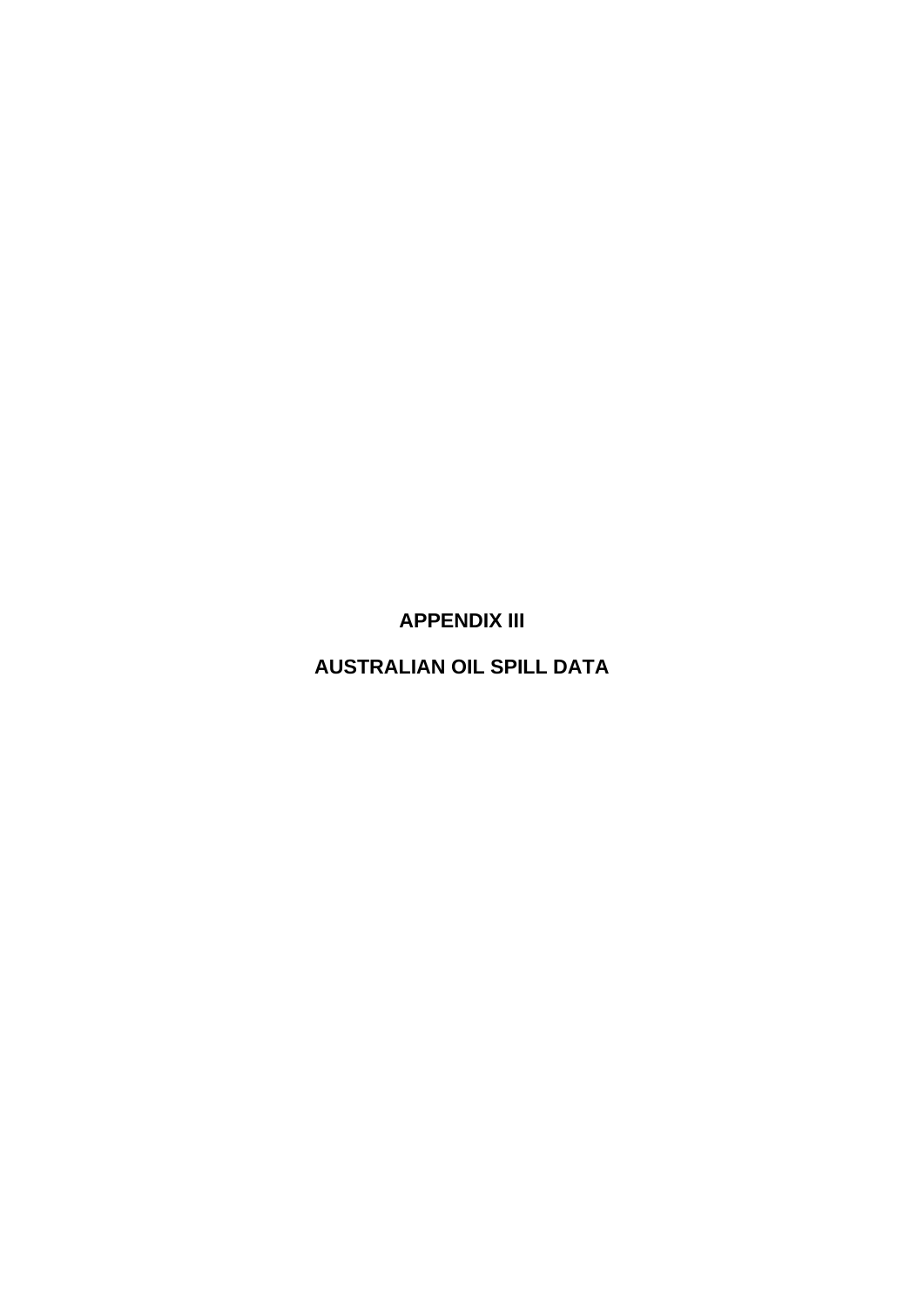

# APPENDIX III - AUSTRALIAN OIL SPILL DATA

## **Contents**

| III.1.1            |  |  |
|--------------------|--|--|
| III.1.2<br>III.1.3 |  |  |
| III.2              |  |  |
| III.2.1            |  |  |
| III.2.2            |  |  |
| III.2.3            |  |  |
| III.3              |  |  |
|                    |  |  |
| III.5              |  |  |
| III.6              |  |  |
| III.7              |  |  |
| III.8              |  |  |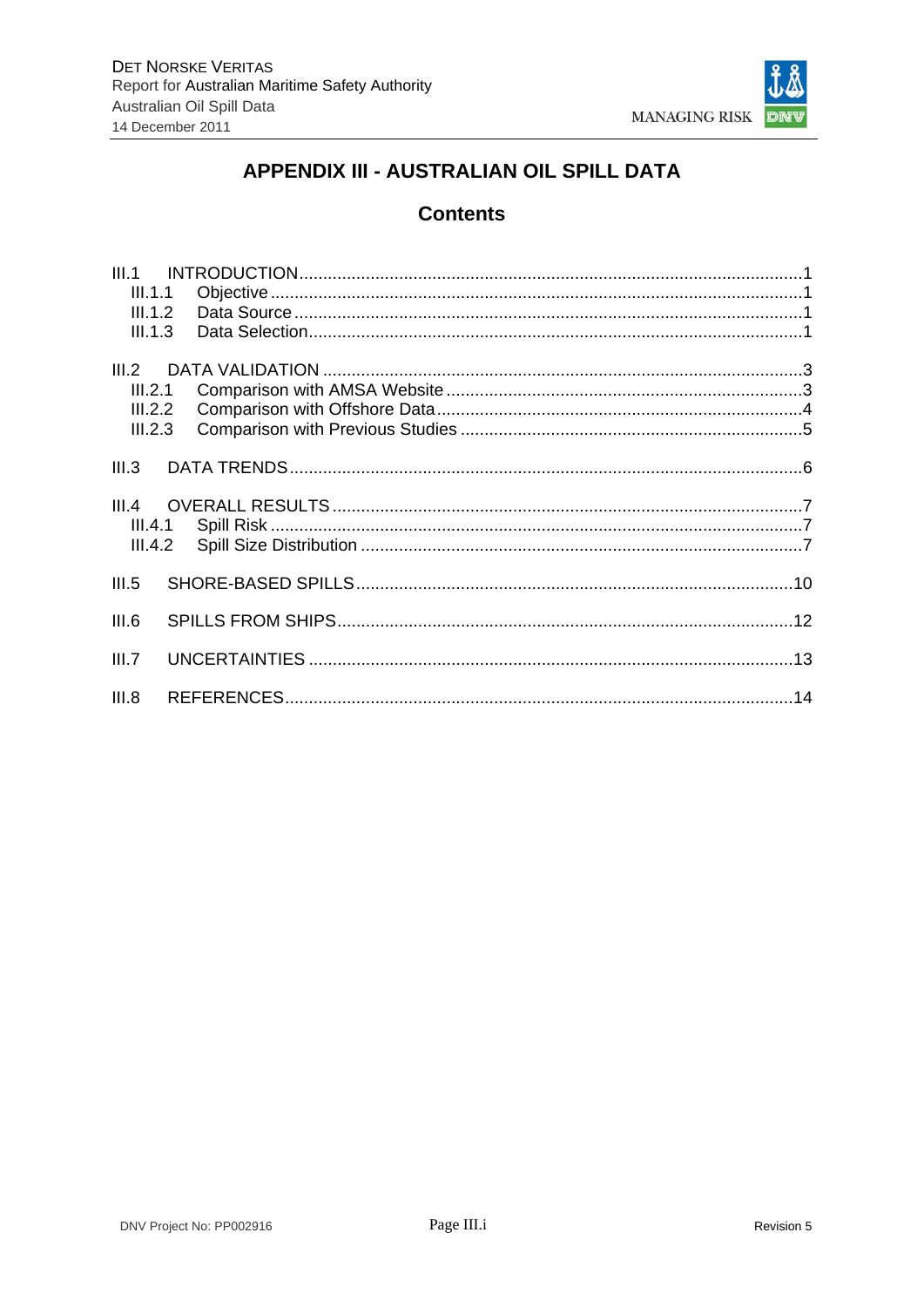

### **III.1 INTRODUCTION**

### **III.1.1 Objective**

This appendix provides an analysis of the oil spill data that has been supplied by AMSA. In the present assessment of marine oil spill risks, it serves the following purposes:

- Provides an indication, based on historical data, of the main sources of oil spill risk.
- Allows estimates of risks from oil spill sources that are difficult to estimate from generic data (e.g. onshore sources).
- Provides data for approximate validation of the overall study results.

#### **III.1.2 Data Source**

AMSA supplied a database consisting of 8463 records of oil spills, or reports of oil spills in Australian ports and waters between 3 March 1970 and 7 February 2011. AMSA cautioned that the data includes spills that come to their attention by various routes, but may not be complete, particularly for onshore and offshore spills.

The National Offshore Petroleum Safety Authority (NOPSA) receives reports on dangerous occurrences at or near offshore installations, including any uncontrolled release of petroleum liquids exceeding 80 litres (NOPSA 2010). However, NOPSA did not release this data for the present study. Equivalent information, including that prior to 2005 when NOPSA started operations) is held by the various State-based authorities. The following information of this type was made available:

- Fluid spills over 80 litres during offshore drilling in Western Australia during 1989- 2009.
- Environmental incidents, including uncontrolled escape of petroleum or chemicals, on offshore installations in Victoria during January 2006 to July 2009.

To date, no comprehensive information has been received for offshore spills in:

- States other than Victoria/WA although these would be relatively few.
- Victoria before 2006.
- Production and other non-drilling activities in Western Australia.

#### **III.1.3 Data Selection**

The present analysis is based on the AMSA database of 8463 oil spills, with data selected as described below, and supplemented as described in Section III.2.

Incidents during 2011 were excluded, as this dataset was still growing at the time of the analysis. The data includes 8418 incidents during 1970-2010.

AMSA identified 546 events that appear to be duplicate reports of the same incident, recorded with the same incident date. There are other cases of similar reports on successive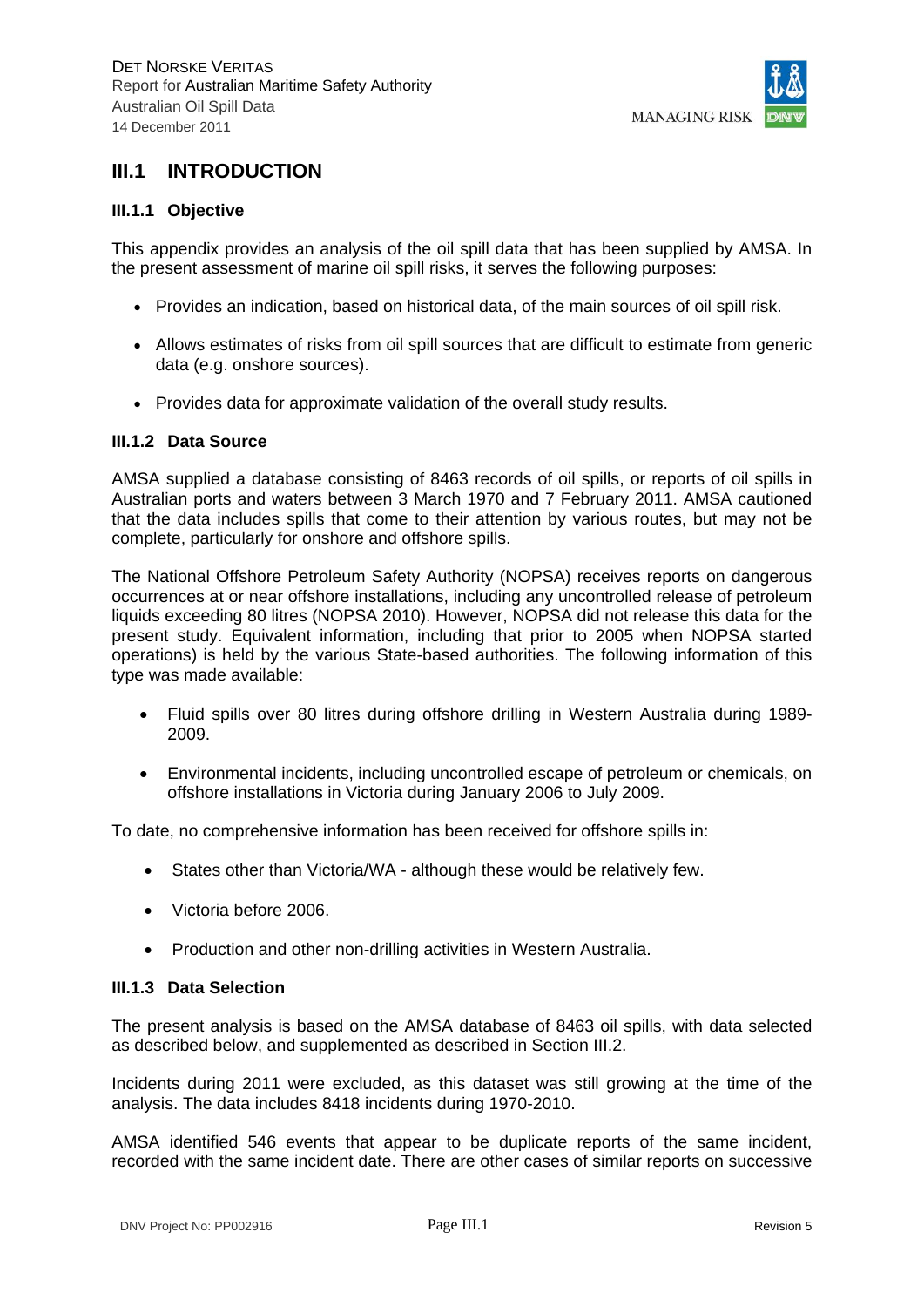

days that may also be duplicates, but these cannot be eliminated systematically. In general, the duplicates refer to unknown oil spill quantities, and so do not affect the results below.

The pollution sources in the database include not only oil but also chemicals, garbage, harmful packaged substances, and other substances (including sludge, foam, brine and discoloured water). DNV eliminated these 409 events from the analysis.

This leaves 7462 oil pollution events in the AMSA dataset from 1970-2010 that are consistent with the scope of the study.

The spill quantity is recorded in 1297 of these events. This is increased to 1317 after data validation (see Section III.2). After consideration of data trends and completeness (see Section III.3), a subset of 1258 events from 1982-2010 is used for the analysis.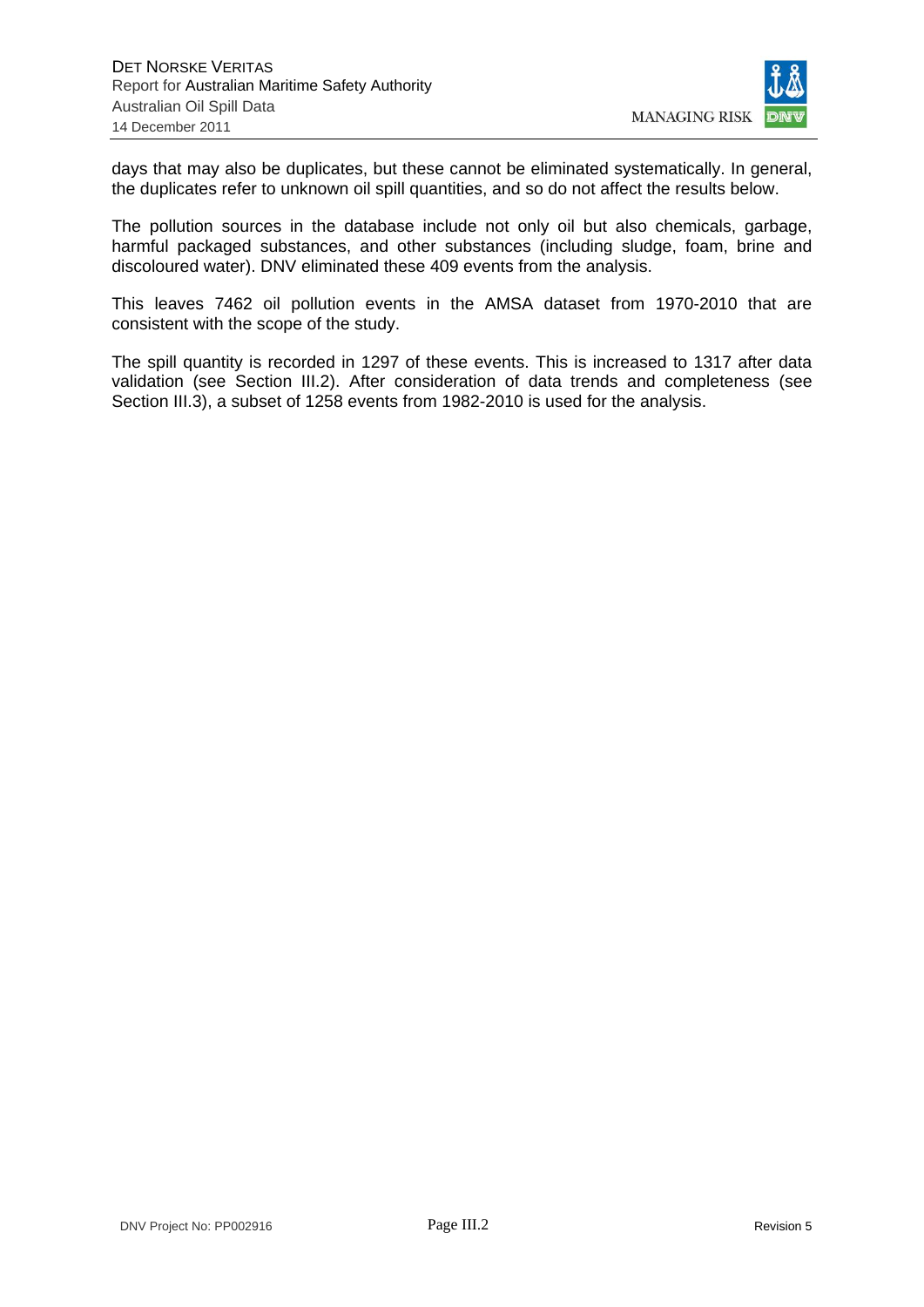

## **III.2 DATA VALIDATION**

### **III.2.1 Comparison with AMSA Website**

DNV attempted to validate the database by comparing it to information on major oil spills provided on the AMSA website (AMSA 2011). The results are shown in Table III.1. The oil spill quantity in the database has no units given, although AMSA indicated it is intended to refer to litres. The comparison below suggests that it may not have been consistently applied.

|             |                            |                                |                    | <b>QUANTITY IN</b> |              |
|-------------|----------------------------|--------------------------------|--------------------|--------------------|--------------|
|             |                            |                                | <b>QUANTITY ON</b> | <b>DATABASE</b>    |              |
| <b>DATE</b> | <b>VESSEL</b>              | <b>LOCATION</b>                | <b>WEBSITE</b>     | (1000 litres)      | <b>RATIO</b> |
| 03/03/1970  | Oceanic Grandeur           | <b>Torres Strait QLD</b>       | 1.100 tonnes       | 1067               | 1.03         |
| 26/05/1974  | Sygna                      | Newcastle, NSW                 | 700 tonnes         | 407                | 1.72         |
| 14/07/1975  | <b>Princess Anne Marie</b> | Offshore, WA                   | 14,800 tonnes      | Missing            |              |
| 10/09/1979  | World Encouragement        | Botany Bay NSW                 | 95 tonnes          | 110                | 0.86         |
| 29/10/1981  | Anro Asia                  | <b>Bribie Island QLD</b>       | 100 tonnes         | No quantity        |              |
| 22/01/1982  | Esso Gippsland             | Port Stanyac SA                | unknown            | 180                |              |
| 03/12/1987  | Nella Dan                  | Macquarie Island               | 125 tonnes         | No quantity        |              |
| 06/02/1988  | Sir Alexander Glen         | Port Walcott, WA               | 450 tonnes         | 30                 | 15           |
| 20/05/1988  | Korean Star                | Cape Cuvier WA                 | 600 tonnes         | 800                | 0.75         |
| 28/07/1988  | Al Qurain                  | Portland VIC                   | 184 tonnes         | 184                |              |
| 21/05/1990  | <b>Arthur Phillip</b>      | Cape Otway VIC                 | unknown            | 18.8               |              |
| 14/02/1991  | Sanko Harvest              | Esperance WA                   | 700 tonnes         | No quantity        |              |
| 21/07/1991  | Kirki                      | <b>WA</b>                      | 17,280 tonnes      | 17000              | 1.02         |
| 30/08/1992  | Era                        | Port Bonython SA               | 300 tonnes         | 296                | 1.01         |
| 10/07/1995  | Iron Baron                 | <b>Hebe Reef TAS</b>           | 325 tonnes         | 325                |              |
| 28/06/1999  | <b>Mobil Refinery</b>      | Port Stanyac SA                | 230 tonnes         | 260                | 0.88         |
| 26/07/1999  | MV Torungen                | Varanus Island, WA             | 25 tonnes          | 25                 |              |
| 03/08/1999  | Laura D'Amato              | <b>Sydney NSW</b>              | 250 tonnes         | 250                |              |
| 18/12/1999  | Sylvan Arrow               | <b>Wilson's Promontory VIC</b> | <2 tonnes          | No quantity        |              |
| 02/09/2001  | Pax Phoenix                | Holbourne Island, QLD          | $<$ 1000 litres    | No quantity        |              |
| 25/12/2002  | <b>Pacific Quest</b>       | Border Island, QLD             | >70 km slick       | 9                  |              |
| 24/01/2006  | <b>Global Peace</b>        | Gladstone, QLD                 | 25 tonnes          | 25                 |              |
| 11/03/2009  | Pacific Adventurer         | Cape Moreton, QLD              | 270 tonnes         | 0.27               | 1000         |
| 21/08/2009  | Montara Wellhead           | NW Australian coast            | approx 64 te/day   | Missing            |              |
| 03/04/2010  | Shen Neng1                 | Great Keppel Island QLD        | 4 tonnes           | No quantity        |              |

### **Table III.1 Comparison of Major Spill Quantities**

DNV's interpretation of the data provided and cross-checks against other sources suggests that in general the information on the website is more accurate than the database.

The conclusions from this comparison are as follows:

- 2 events are missing from the database these are among the largest experienced:
	- o Princess Anne Marie, 14 Jul 75, was 300nm offshore and so outside the EEZ
	- o Montara wellhead, 21 Aug 09, is missing for no known reason.
- 6 events have no oil spill quantity recorded in the database.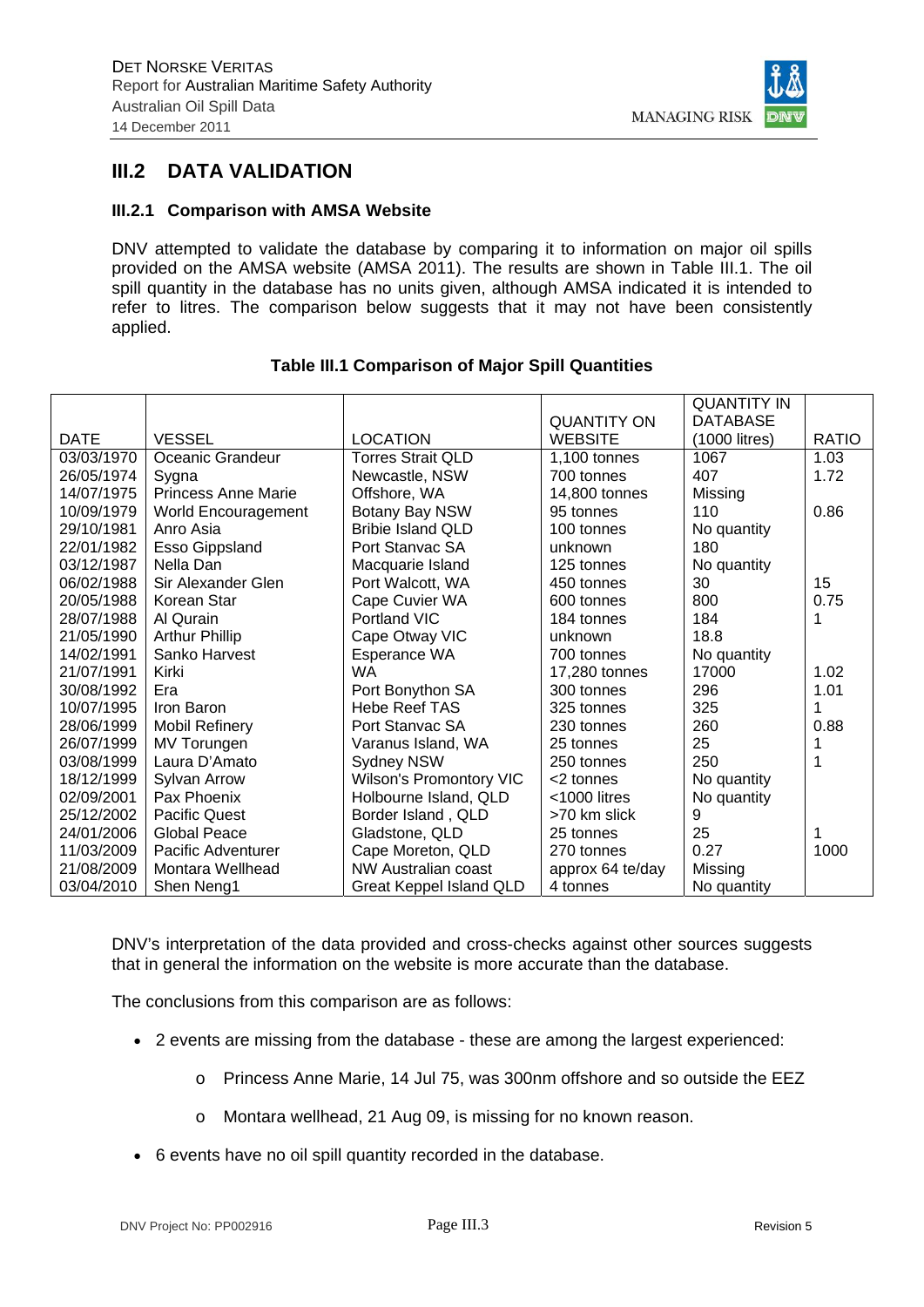

- 1 event has the quantity in error by 3 orders of magnitude entered as tonnes instead of litres.
- 2 events have the quantity in error by factors of 15 and 1.8 possibly based on preliminary reports and not updated.
- 5 events have the quantities matching exactly implying the quantity was entered as kg instead of litres.
- 3 events have the quantities matching within 1-3% also implying the quantity was entered as kg instead of litres.
- 3 events with the quantities differing by 15-25% implying the quantity was entered correctly as litres, because this is consistent with realistic oil densities.

DNV concludes that the database is of variable quality, even for major events with readily available information. It is unlikely that the data quality is much better for the other events.

In order to use the data in the present study, DNV has made the following adjustments:

- Corrected quantities to match the AMSA website, interpreting the field as a quantity in litres.
- Inserted the missing 2 events.
- Inserted quantities for 6 events where tonne quantities are mentioned in the description but the field is not filled in.

This gives a total of 1312 events with spill quantity recorded.

#### **III.2.2 Comparison with Offshore Data**

DNV attempted to improve the database by comparing it to the available information on offshore oil spills (see Section III.1.2). The available information from Western Australia and Victoria was in different formats; only the Victoria information gave the full date, quantity, cause and location that is required for the present analysis, and this was not available in database format. Therefore DNV extracted 4 incidents involving oil spills over 1 tonne, and used these to compare with the AMSA database. Because WA requested confidentiality, the individual incidents cannot be stated here. There were also 38 cases of spills of over 1 tonne of "non-water based mud", which may have included an oil component, but these are outside the scope of the present study.

The conclusions from this comparison are as follows:

- None of the 4 incidents involving oil spills over 1 tonne in the Victoria/WA data are in the AMSA database. This is presumed to be because they were not reported to AMSA at the time.
- There are a further 6 oil spills over 1 tonne reported from offshore sources in the AMSA database that do not appear in the WA data. This is presumed to be because they were not in the drilling activities covered by the WA data.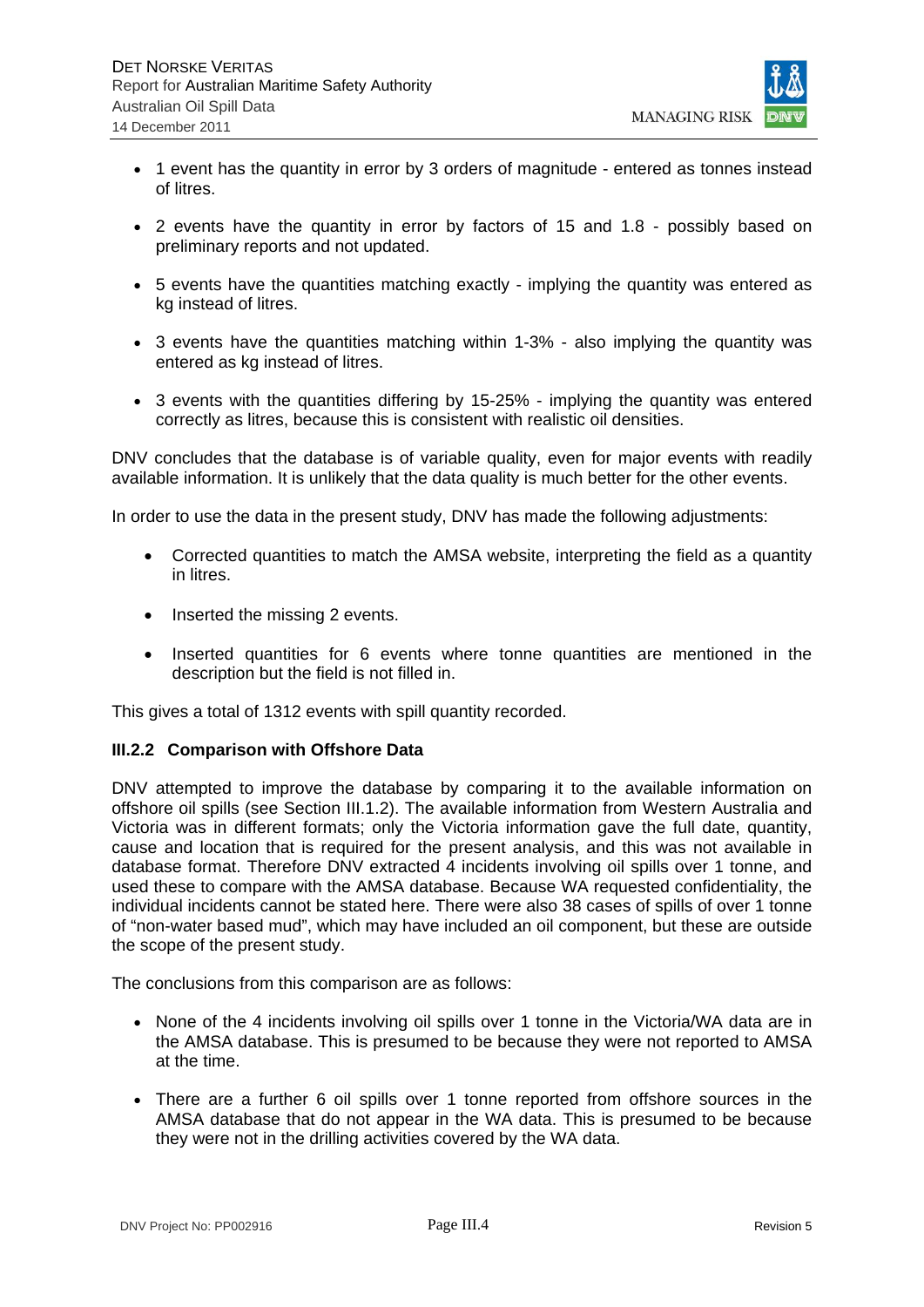

 The time period of the WA data ended just before the Montara wellhead blowout in August 2009.

DNV concludes that the offshore spill data cannot be validated because neither source provides a comprehensive collection of offshore spills matching the scope of the study. It is likely that the Victoria/WA datasets are comprehensive in their stated areas of coverage. They confirm the expectation that the AMSA data is incomplete, but do not provide enough data to fill the gaps.

In order to proceed with the present study, DNV has inserted the 4 incidents involving oil spills over 1 tonne into the AMSA database. This includes all offshore spills over 1 tonne that have been identified in this study, but it remains likely that others are missing.

### **III.2.3 Comparison with Previous Studies**

In a previous risk assessment (DNV 2004), AMSA provided a database of oil pollution cases. Data was extracted for the period 1990 to 2003. The events are compared to the present dataset in Table III.2. It appears that the previous study received only a subset of the current data. This may be because the AMSA database has been made more comprehensive since 2004, or because different inclusion criteria were used in the two studies.

### **Table III.2 Comparison of Oil Spill Events, 1990-2003**

|                           | <b>DNV 2004</b> | <b>PRESENT STUDY</b> |
|---------------------------|-----------------|----------------------|
| Total oil spills          | 1000            | 3975                 |
| Spills with size recorded |                 | 612                  |
| Spills over 1 tonne       | 60              | 123                  |
| Spills over 10 tonnes     | 11              | 23                   |

In the previous risk assessment (DNV 1999), AMSA provided a database of oil spills. Data was extracted for the period 1982 to 1998. The events are compared to the present dataset in Table III.3. The two datasets are broadly but not exactly consistent. The difference may in part result from the elimination of duplicate records and the use of spill sizes recorded in the descriptive text in this study (see above).

#### **Table III.3 Comparison of Oil Spill Events, 1982-1998**

|                           | DNV 1999 | <b>PRESENT STUDY</b> |
|---------------------------|----------|----------------------|
| Total oil spills          | 4382     | 4053                 |
| Spills with size recorded | 830      | 795                  |
| Spills over 1 tonne       |          | 169                  |
| Spills over 10 tonnes     | 36       |                      |

It is concluded that, despite the data quality problems noted above, the present dataset is broadly consistent with those used in previous studies, and may in fact be more reliable.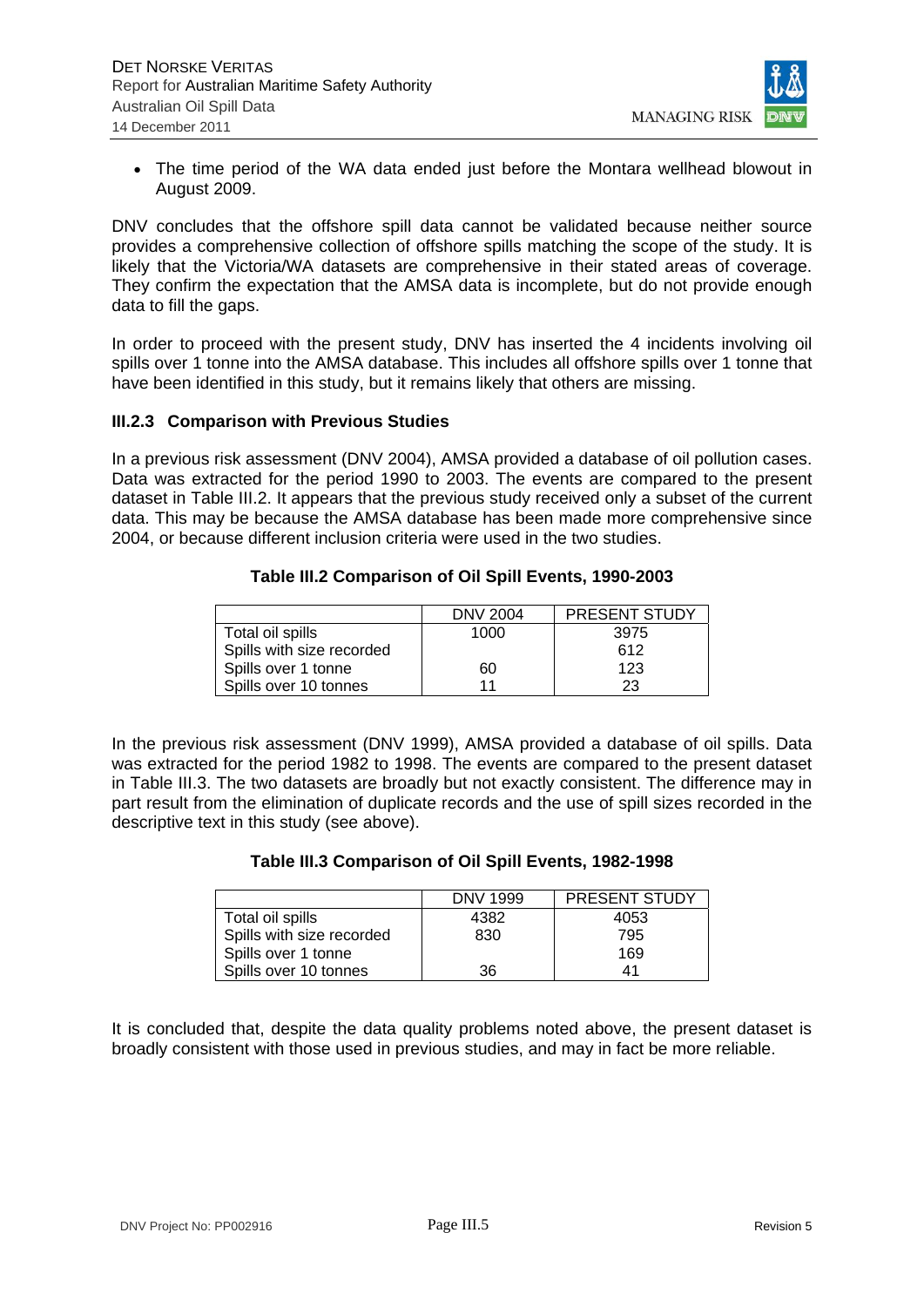

# **III.3 DATA TRENDS**

The number of events in each year gives an indication of data completeness as well as trends. Figure III.1 shows the numbers of:

- All incidents included in the database
- All oil spills
- Oil spills with sizes recorded, including additional events added by DNV (see above)
- Oil spills with sizes over 1 tonne, after correction of quantities by DNV (see above)

A log scale is used on the plot to make the trend clearer for the small numbers of spills over 1 tonne.



**Figure III.1 Trends of Oil Spill Reports** 

It is evident that the reporting standards changed in 1982, and that the data is not reliable before this date. Since then, there have been variations in the numbers of incidents and the numbers of spills with sizes reported, but no significant trends. The number of spills over 1 tonne has also fluctuated, as expected since the overall numbers are low, but there is a slight downward trend. This trend is likely to result from improvements in oil spill prevention practices in the industry. However, given the data quality problems identified above, there is also a possibility that it results from a decline in efforts by AMSA to populate the quantity field in the database.

For the present study, it appears that the whole dataset from 1982 to 2010 is suitable for inclusion. In this period, there were 1258 events with spill quantity recorded. These are used as the dataset for the analysis below.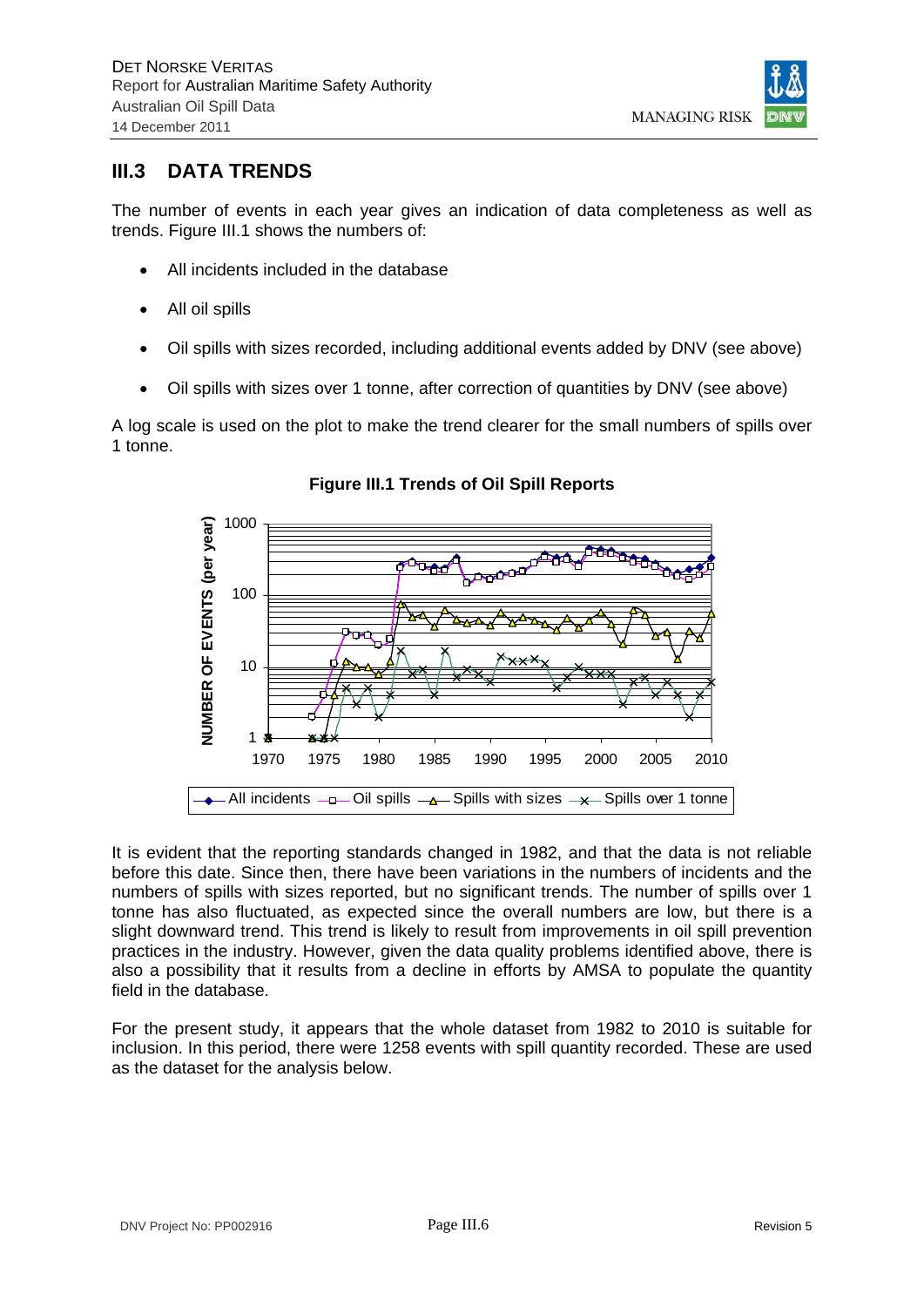

# **III.4 OVERALL RESULTS**

### **III.4.1 Spill Risk**

The total spill quantity over the period 1982-2010 is 29,300 tonnes. This is an average of 1010 tonnes per year during the 29 year period of the data.

However, 60% of the total was spilled in the single largest event, and 77% in the largest two events. This makes it impossible to obtain any reliable indication of risks by analysing the total spill quantities. This would imply that the risks arose almost entirely from the major events that have already happened. In reality, there is an element of ill-fortune that these events have given large spills while others have not occurred. The impact of this on the usability of the spill risk metric is discussed in Section 2.8 of the main report.

### **III.4.2 Spill Size Distribution**

The size distribution is less affected by the few large events, and so may be a better indication of the underlying risk. Figure III.2 shows the size distribution, plotted as a complementary cumulative frequency distribution, known as an FQ curve, since it shows the frequency (F) of spills exceeding given quantities (Q). The frequencies are calculated as average numbers of events per year during the period 1982-2010, which is justified by the fact that the overall frequencies are roughly constant over this 29 year period.



### **Figure III.2 FQ Curve for Oil Spills, 1982-2010**

This FQ curve gives an approximate indication of the overall risks of oil spills in Australian ports and waters, based on the AMSA data.

The fluctuations in the plot for quantities of 200 tonnes or more result from the small numbers of events, so the frequencies are uncertain. However, better estimates can be made by fitting a straight line to the log-log plot, as shown in Figure III.3. This allows an estimate to be made of the frequencies of large spills. The equation of this line is:

$$
F = 6.6 \; \mathrm{Q}^{0.55}
$$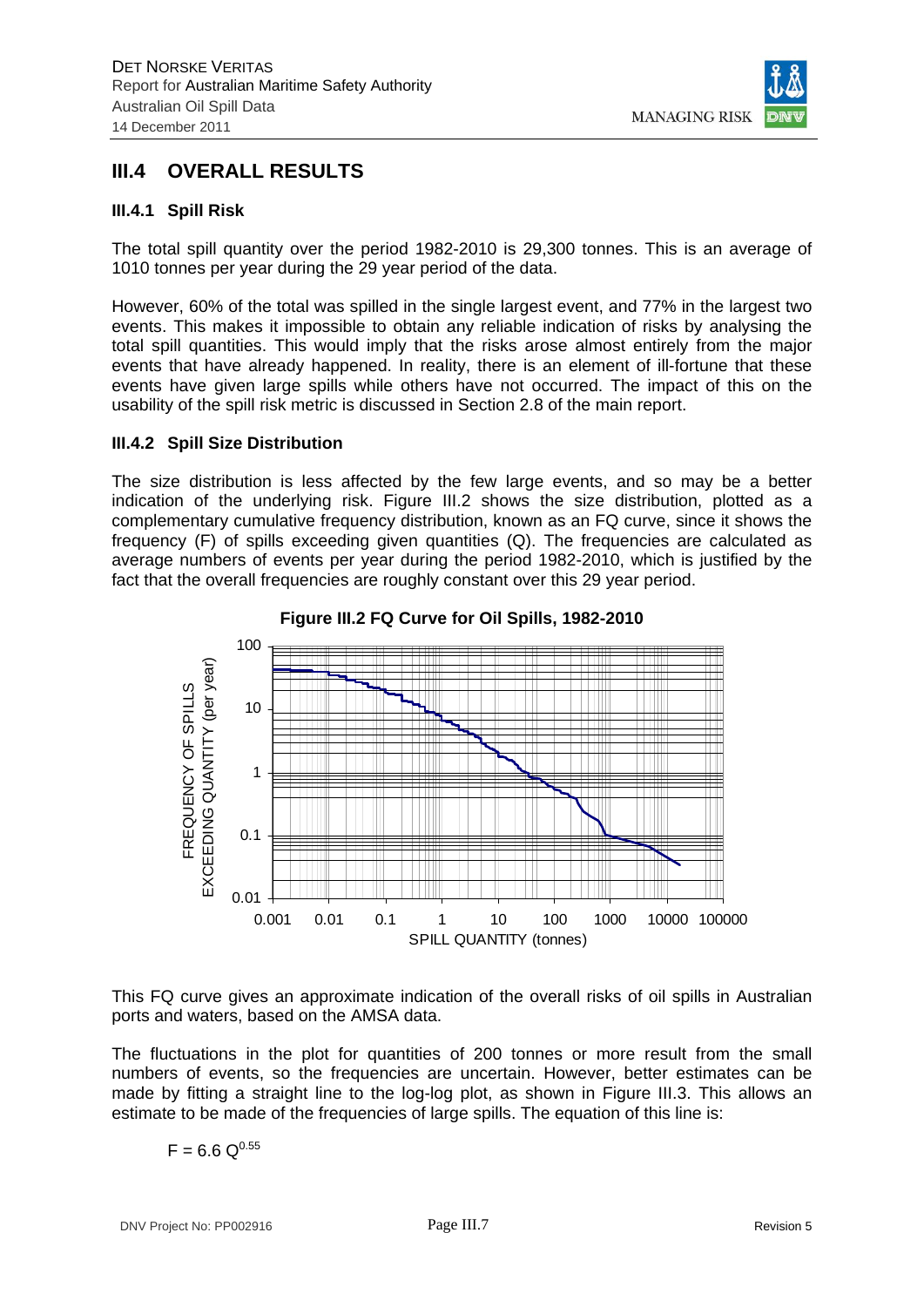

#### where:

- $F =$  frequency (per year) of spills exceeding size Q
- $Q =$  quantity of oil spilled (tonnes)



The curvature for spills less than 0.1 tonnes indicates incomplete reporting. It is noted that the complete dataset of 7315 oil spills during 1982-2010 is equivalent to 252 spills per year. If they were assumed to have a spill quantity of 2kg or more, this would align almost exactly with the fitted line.

The AMSA data has been split into three source types:

- Ships, including ship-shore transfer
- Offshore, including pipelines
- Shore-based sources

DNV has reassigned the category "other" used by AMSA, and eliminated the group "unknown", where the source has not been determined. Figure III.4 shows the size distributions for the three remaining spill causes. This shows that ships comprise the majority of the spills, but offshore becomes a significant contributor for spills over 1000 tonnes. This strongly reflects the Montara blowout.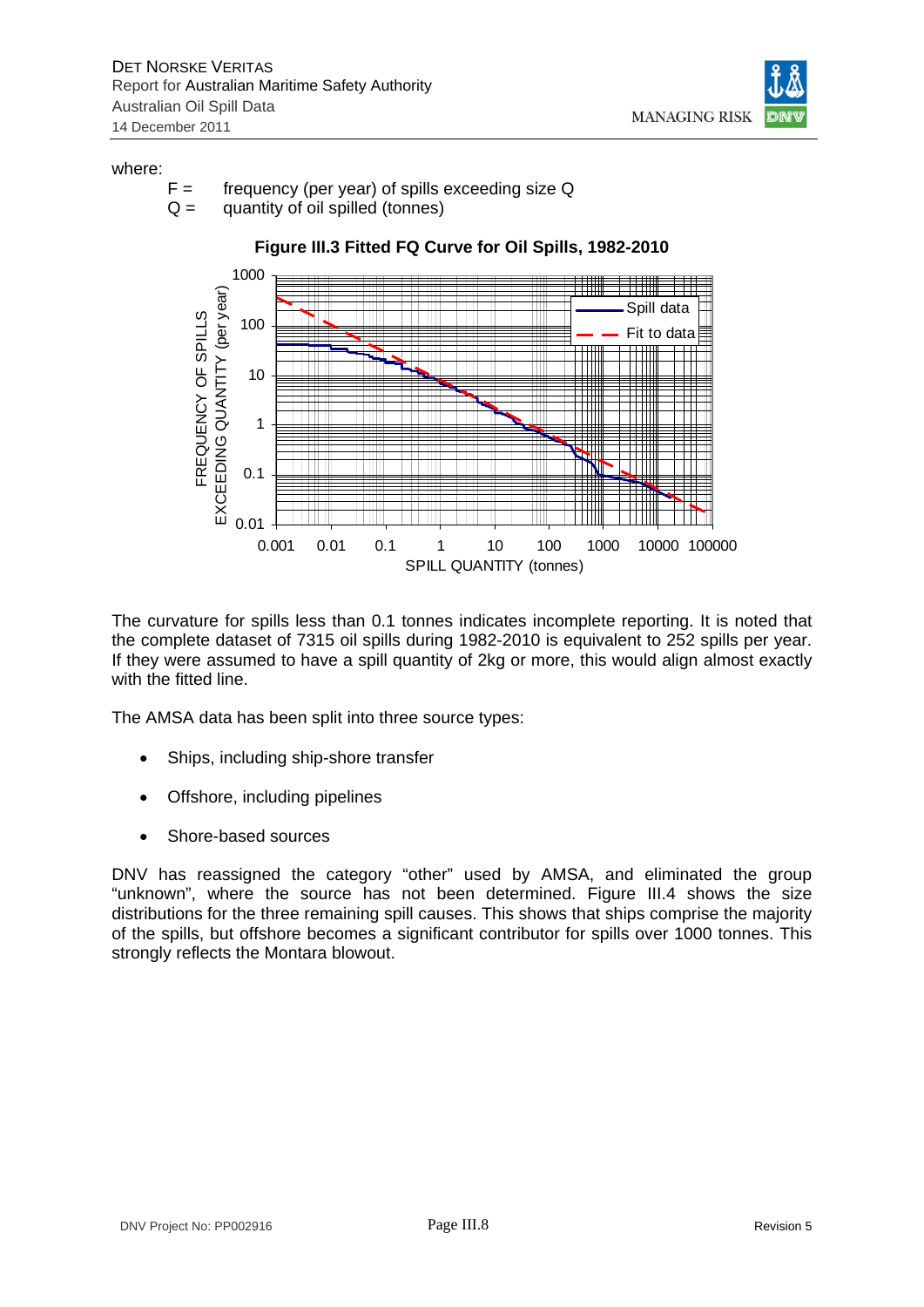



### **Figure III.4 FQ Curves for Oil Spill Sources, 1982-2010**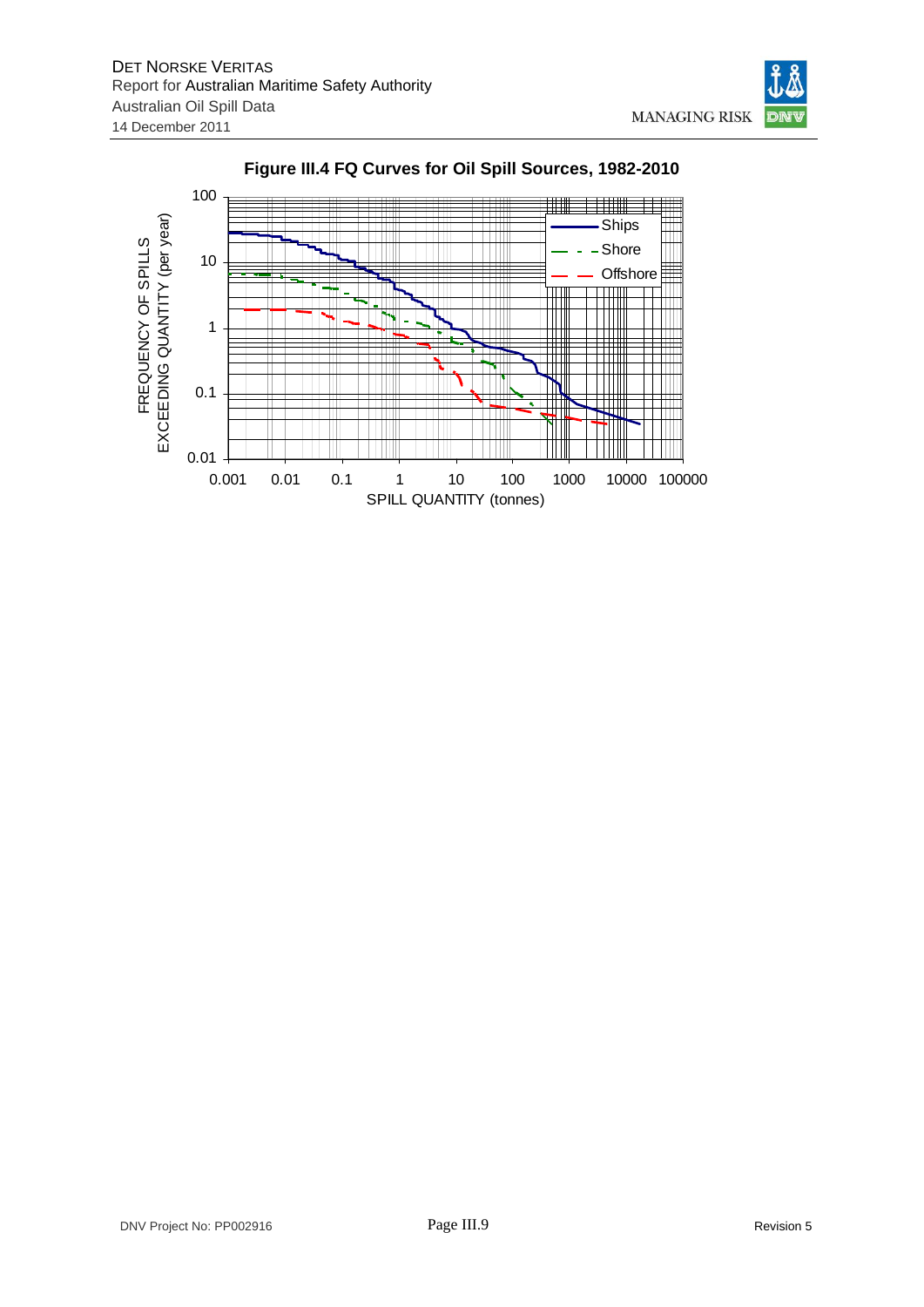

# **III.5 SHORE-BASED SPILLS**

The historical spill data provides the best available method of estimating the frequency of spills from onshore sources that enter the marine environment. In using the data, it is first assumed that:

- The data is complete for spills exceeding 1 tonne.
- The spill frequency has been broadly constant during 1982-2010.

There are only 37 shore-based spills over 1 tonne in the database during 1982-2010. This is not enough to give a spill size distribution for each of the 40 near-shore regions in the study. Therefore, the following additional assumptions are made:

- The frequency of spills over 1 tonne in each region is proportional to the frequency of shore-based spills of any size recorded in the data. There are in total 192 events with size and location recorded in the data, covering 20 of the 40 regions. Of these, 18.2% involved spills over 1 tonne. The same ratio is applied to each region.
- Regions of the mainland, Tasmania and the Australian Antarctic Territory (AAT) that have no shore-based spills of any size recorded in the data during 1982-2010 are treated as "70%" of the way to their first spill.
- Offshore Territories, none of which have shore-based spills of any size recorded in the data during 1982-2010 are treated as "10%" of the way to their first spill.

Table III.4 shows the resulting frequencies of spills exceeding 1 tonne in each region, and the equivalent number of spills during the period 1982-2010. The overall national frequency is 1.3 per year.

The size distribution for shore-based spills (given a spill over 1 tonne) is assumed to be the same for all regions, as in Table III.5. It is taken direct from the data, except that the probability of spills exceeding 1000 tonnes is extrapolated from the distribution in Figure III.4.

| Table III.5 Size Distribution of Shore-Based Spill Frequencies |  |
|----------------------------------------------------------------|--|
|----------------------------------------------------------------|--|

| SPILL SIZE      | PROBABILITY (per spill) |
|-----------------|-------------------------|
| 1-10 tonnes     | 0.514                   |
| 10-100 tonnes   | 0.400                   |
| 100-1000 tonnes | 0.080                   |
| $>1000$ tonnes  | 0.006                   |

The average size for shore-based spills (given a spill over 1 tonne) is calculated by assuming an average spill size of 1.8 x the lowest size in the band (as appropriate for the logarithmic decay shown in Figure III.4). The average estimated from this distribution is then:

$$
Q_m = 0.514 \times 1.8 + 0.4 \times 18 + 0.08 \times 180 + 0.006 \times 1800 = 33 \text{ tonnes}
$$

The information on spill source in the AMSA database is insufficient to provide a useful analysis, but the events include spills from tanks, pipes, pipelines and road tankers.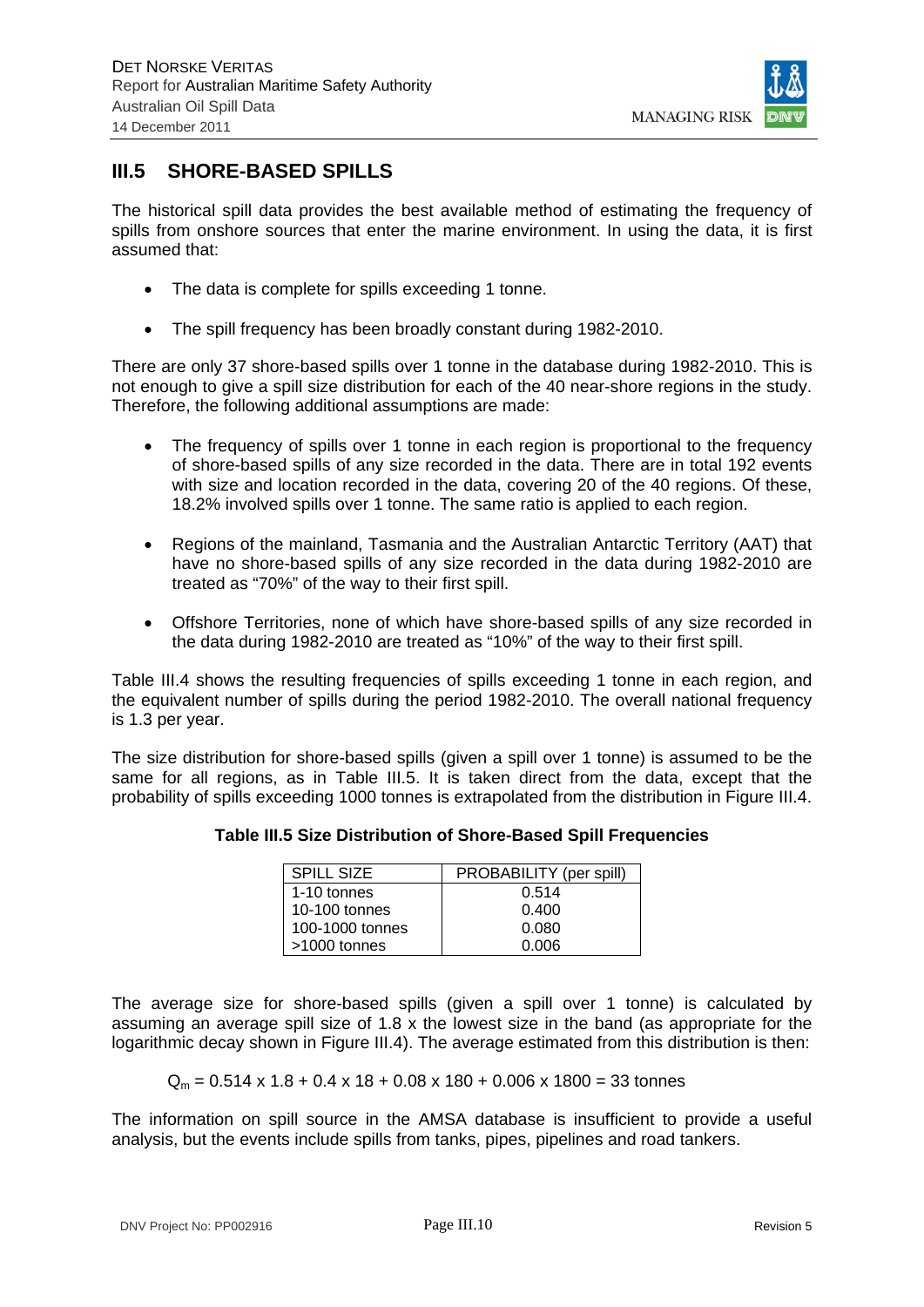

|                      | <b>SPILLS</b>  | <b>FREQUENCY</b> |  |  |
|----------------------|----------------|------------------|--|--|
| <b>REGION</b>        | 1982-2010      | (per year)       |  |  |
| $QLD-1-\overline{N}$ | 12             | 0.075            |  |  |
| QLD-2-N              | 0.7            | 0.004            |  |  |
| QLD-3-N              | 3              | 0.019            |  |  |
| QLD-4-N              | 8              | 0.050            |  |  |
| QLD-5-N              | 5              | 0.031            |  |  |
| QLD-6-N              | 13             | 0.082            |  |  |
| NSW-1-N              | $\mathbf 1$    | 0.006            |  |  |
| NSW-2-N              | 45             | 0.283            |  |  |
| NSW-3-N              | 8              | 0.050            |  |  |
| $VIC-1-N$            | $\overline{2}$ | 0.013            |  |  |
| $VIC-2-N$            | 48             | 0.302            |  |  |
| $VIC-3-N$            | 0.7            | 0.004            |  |  |
| <b>TAS-1-N</b>       | 6              | 0.038            |  |  |
| <b>TAS-2-N</b>       | 0.7            | 0.004            |  |  |
| <b>TAS-3-N</b>       | 6              | 0.038            |  |  |
| SA-1-N               | 6              | 0.038            |  |  |
| <b>SA-2-N</b>        | $\overline{1}$ | 0.006            |  |  |
| <b>SA-3-N</b>        | 0.7            | 0.004            |  |  |
| $WA-1-N$             | 0.7            | 0.004            |  |  |
| <b>WA-2-N</b>        | $\mathbf{1}$   | 0.006            |  |  |
| <b>WA-3-N</b>        | $\overline{1}$ | 0.006            |  |  |
| WA-4-N               | 14             | 0.088            |  |  |
| <b>WA-5-N</b>        | 0.7            | 0.004            |  |  |
| <b>WA-6-N</b>        | 0.7            | 0.004            |  |  |
| <b>WA-7-N</b>        | 6              | 0.038            |  |  |
| <b>WA-8-N</b>        | 0.7            | 0.004            |  |  |
| <b>WA-9-N</b>        | 0.7            | 0.004            |  |  |
| <b>WA-10-N</b>       | 0.7            | 0.004            |  |  |
| $NT-1-N$             | $\overline{4}$ | 0.025            |  |  |
| $NT-2-N$             | 0.7            | 0.004            |  |  |
| $NT-3-N$             | $\overline{2}$ | 0.013            |  |  |
| AAT-1-N              | 0.7            | 0.004            |  |  |
| AAT-2-N              | 0.7            | 0.004            |  |  |
| AAT-3-N              | 0.7            | 0.004            |  |  |
| MDH-N                | 0.1            | 0.001            |  |  |
| COC-N                | 0.1            | 0.001            |  |  |
| CH-N                 | 0.1            | 0.001            |  |  |
| NOR-N                | 0.1            | 0.001            |  |  |
| LHW-N                | 0.1            | 0.001            |  |  |
| MAC-N                | 0.1            | 0.001            |  |  |
| TOTAL                |                | 1.272            |  |  |

### **Table III.4 Shore-Based Spill Frequencies for Calculation Sub-Regions**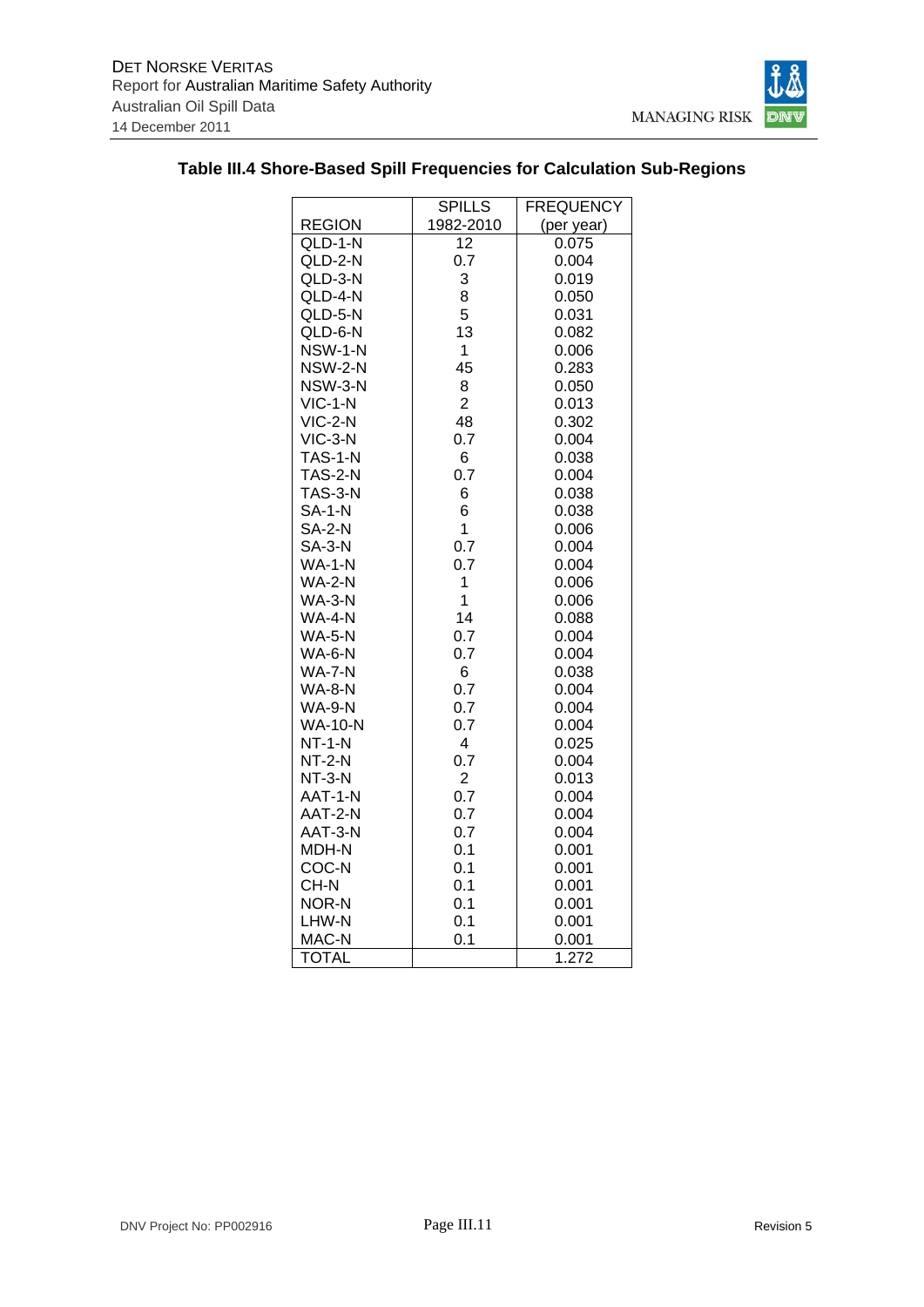

## **III.6 SPILLS FROM SHIPS**

The historical spill data is suitable to validate the frequencies of oil spills from ships that are estimated from world-wide maritime data. In using the data, it is first assumed that:

- The data is complete for spills exceeding 1 tonne.
- The spill frequency has been broadly constant during 1982-2010.
- Where the ship type is unknown, it is not one of the main trading ship types.

There are 111 spills over 1 tonne from ships in the database during 1982-2010. Table III.6 shows the breakdown by ship type (defined in Appendix IV.1.5) and accident category (defined in Appendix IV.1.6).

| SHIP TYPE           | <b>CN</b> | <b>CT</b>      | <b>FX</b>      | HD | TS | <b>UD</b> | WS       | <b>UNK</b> | <b>TOTAL</b> |
|---------------------|-----------|----------------|----------------|----|----|-----------|----------|------------|--------------|
| Oil tanker          | 3         | 0              | 0              | 3  | 13 | 6         | $\Omega$ | 3          | 28           |
| Chemical tanker     |           |                |                |    |    |           |          |            |              |
| <b>Bulk carrier</b> |           |                |                |    |    |           |          | 6          |              |
| General cargo       |           |                |                |    |    |           |          | ົ          | 12           |
| Container ship      |           |                |                |    |    |           |          |            |              |
| Barge               |           |                |                |    |    |           |          |            |              |
| Dredger             |           |                |                |    |    |           |          |            |              |
| Fishing             |           |                |                |    |    |           |          |            |              |
| Navy                |           |                |                |    |    |           |          |            |              |
| Offshore            |           |                |                |    |    |           |          |            |              |
| Tug                 |           |                |                |    |    |           |          |            |              |
| Other               |           |                |                |    |    |           |          |            | 14           |
| Small               |           |                |                |    |    |           |          |            |              |
| <b>Unknown</b>      |           |                |                |    | 2  |           |          |            |              |
| Total               | 6         | $\overline{2}$ | $\overline{2}$ | 19 | 27 | 14        | 15       | 26         | 111          |

### **Table III.6 Spills Over 1 Tonne from Ships, 1982-2010**

Table III.7 shows the annual spill frequencies from the same data.

| Table III.7 Frequencies (per ship year) of Spills Over 1 Tonne from Ships |  |  |  |
|---------------------------------------------------------------------------|--|--|--|
|---------------------------------------------------------------------------|--|--|--|

| SHIP TYPE           | CΝ   | СT   | FX   | HD   | TS   | UD   | WS   |
|---------------------|------|------|------|------|------|------|------|
| Oil tanker          | 0.10 |      |      | 0.10 | 0.45 | 0.21 |      |
| Chemical tanker     |      |      |      |      | 0.03 |      |      |
| <b>Bulk carrier</b> | 0.03 |      |      |      | 0.03 |      | 0.10 |
| General cargo       |      | 0.03 |      | 0.07 | 0.10 | 0.03 | 0.07 |
| Container ship      |      |      |      |      |      | 0.03 |      |
| Other               | 0.07 | 0.03 | 0.07 | 0.48 | 0.31 | 0.21 | 0.34 |
| Total               | 0.21 | 0.07 | 0.07 | 0.66 | 0.93 | 0.48 | 0.52 |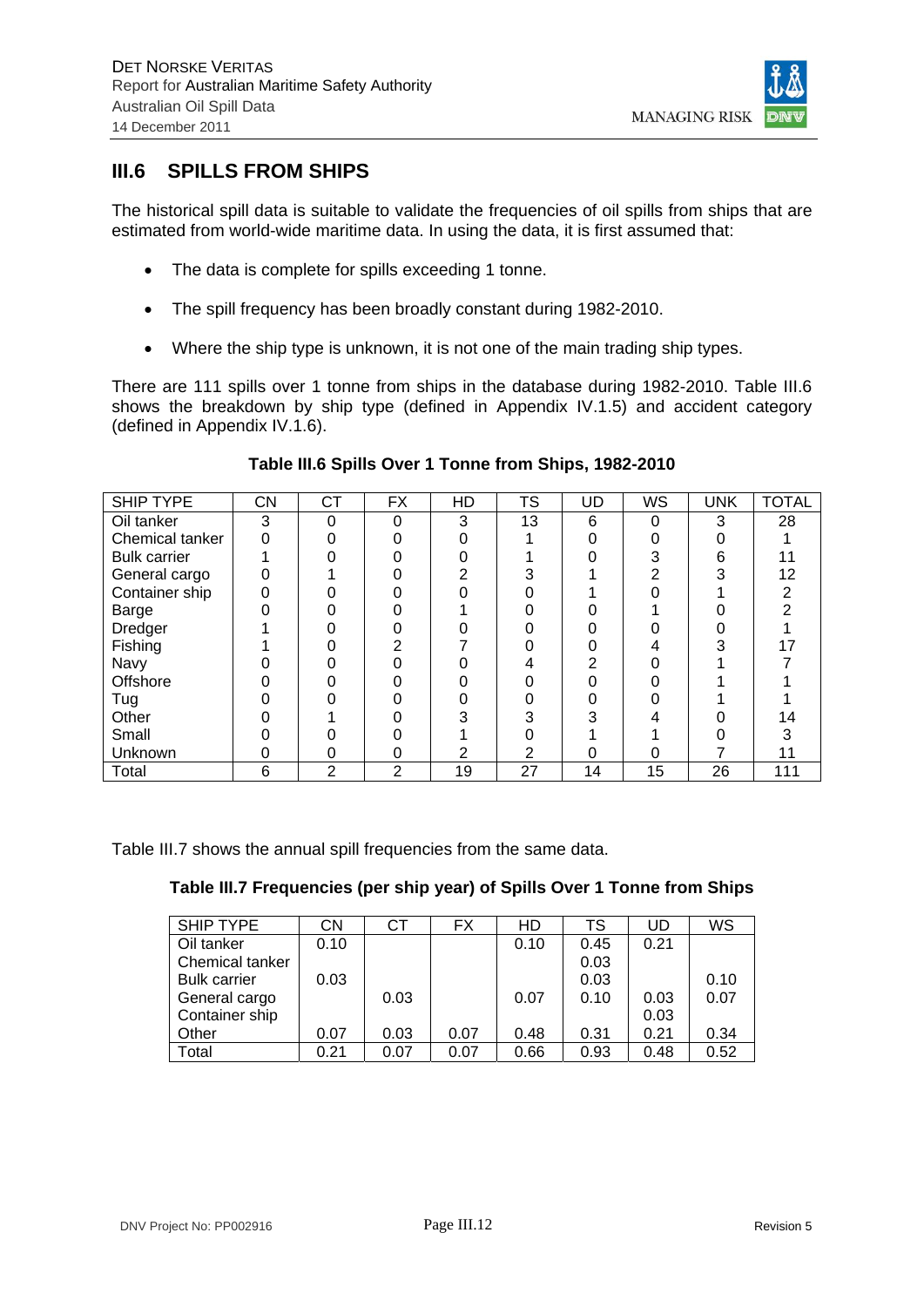

# **III.7 UNCERTAINTIES**

The AMSA spill database provides a large dataset that is potentially very useful for the present study. It provides an approximate estimate of the overall risk, and a breakdown by size and source of the spills, which is very useful for validation of the present risk estimates.

However, there are some concerns about the quality of this data. The validation exercise in Section III.2.1 shows that the spill quantity field, which is most useful for the present study, is incomplete, inconsistently interpreted and sometimes inaccurate, even in well-reported spill events. The comparison with available offshore data in Section III.2.2 shows that its coverage of offshore spills is incomplete. The available offshore data, although comprehensive within the area reported by the individual State authorities, is insufficient to assemble a comprehensive picture of offshore spill experience. No suitable source is available for validation of the onshore sources of spills, but it is expected that the database may be incomplete in this area too.

For the present study, DNV has made use of the available data, together with corrections and additions from the other sources identified. The analysis has made use of 1258 events with known oil spill quantity during 1982-2010. Although it may be expected that these larger events would be more reliably recorded, the validation exercise casts doubt on this. Given that 8 out of 25 major spills in Table III.1 did not have quantities recorded in the AMSA data, and 2 others had quantities that were under-estimated by more than a factor of 10, this suggests the quantity data for ships may be under-estimated by a factor of 25/15, i.e. 1.67. Allowing for other uncertainties in the data, this is rounded to a factor of 2.

In the analysis of the oil spill data, DNV has assumed, with reference to Figure III.1, that risks have been roughly constant during 1992-2010. However, Figure III.1 suggests that the annual frequency of spills over 1 tonne has declined during this period, possibly by as much as a factor of 2. This could be due to further data quality problems, or it could reflect a reduction in oil spill risk.

Overall, it is concluded that the analysis of oil spill quantities above could over-estimate or under-estimate the current risk by a factor of 2.

For the future, DNV recommends that AMSA improves the quality of its database by crosschecking against other sources, so that the data is sufficiently reliable to support future risk analyses and monitor trends in oil spill risks.